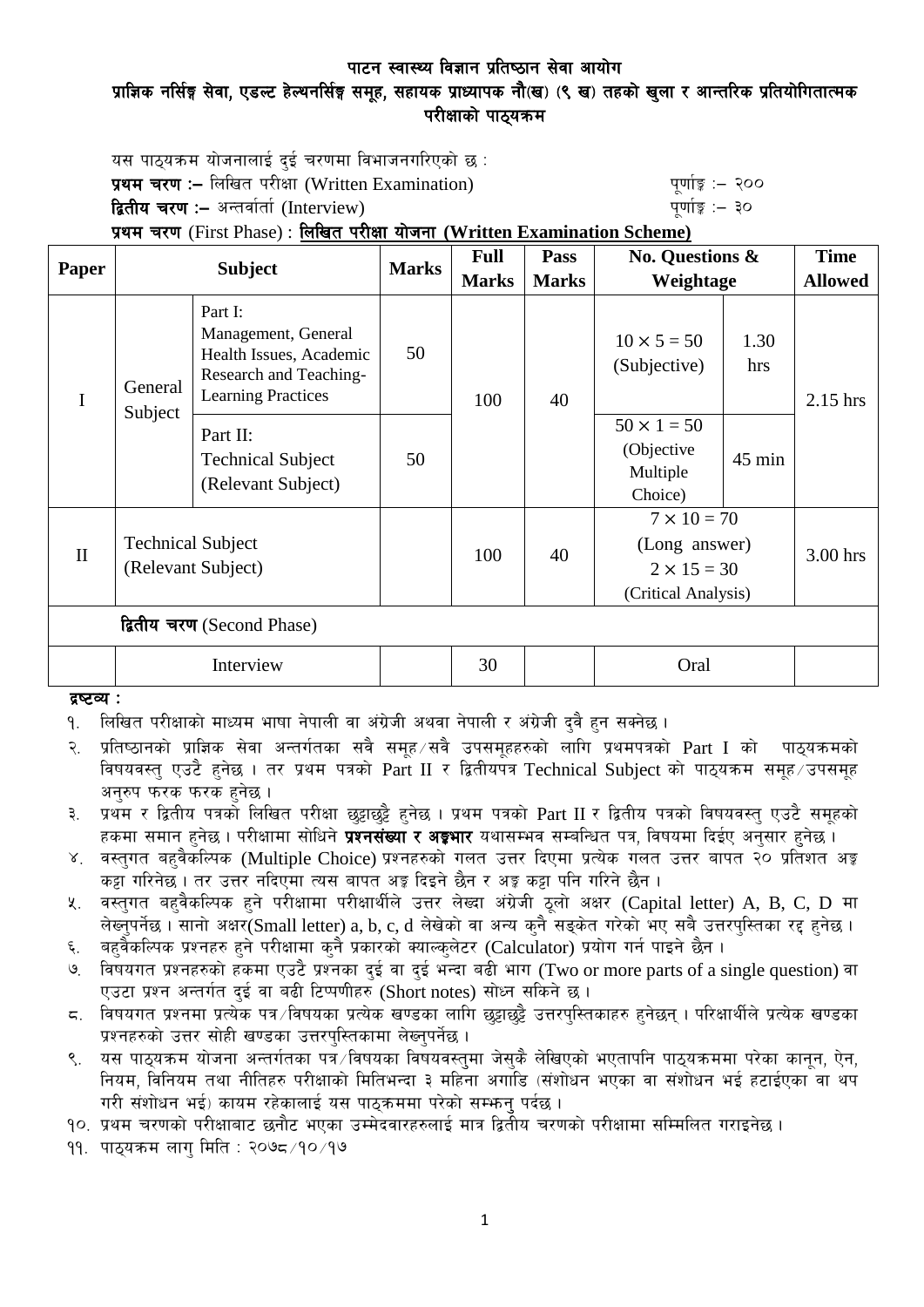## प्राज्ञिक नर्सिङ्ग सेवा, एडल्ट हेल्थनर्सिङ्ग समूह, सहायक प्राध्यापक नौ(ख) (९ ख) तहको खुला र आन्तरिक प्रतियोगितात्मक परीक्षाको पाठ्यक्रम

## **Paper I: General Subject**

#### **Part I:**

### **(Management, General Health Issues, Academic Research and Teaching - Learning Practices) Section (A) - 25 Marks**

### 1. **Management**

- 1.1. Health care management system in Nepal and other parts of the world
- 1.2. Fundamental principles of healthcare institution and hospital management.
- 1.3. Effective hospital management principles
- 1.4. Purpose of medical and non-medical data and records
- 1.5. Ethics and responsibility of management
- 1.6. Concept of management and its application in health care including hospital
	- 1.7.1 Management: Concept, principles, functions, scope and role, level and skills of manager
	- 1.7.2 Planning: Concept, principles, nature, types, instruments and steps
	- 1.7.3 Leadership: Concept, function, leadership styles, leadership and management
	- 1.7.4 Coordination: Concept, types, techniques of effective coordination
	- 1.7.5 Communication and counselling: Concept, communication processes and barrier to effective communication, techniques for improving communication
	- 1.7.6 Decision making: Importance, types, rational process of decision making, problem solving techniques, improving decision making
	- 1.7.7 Participative management: Concept, advantage and disadvantage, techniques of participation
	- 1.7.8 Time management: Concept, essential factors and strategies for effective time management
	- 1.7.9 Conflict management: Concept, approaches to conflict, levels of conflict, causes of conflict and strategies for conflict management
	- 1.7.10 Stress management: Concept, causes and sources of stress, techniques of stress management
	- 1.7.11 Change management: Concept, sources of organizational change, resistance to change, management of resistance to change
	- 1.7.12 Appreciative inquiry: Concept, basic principle and management
	- 1.7.13 Human resource management: Concept, functions and different aspects
	- 1.7.14 Health manpower recruitment and development
	- 1.7.15 Financial management: Concept, approaches, budget formulation and implementation, Auditing and topics related to fiscal administration

## 2. **General Health Issues**

- 2.1. Present constitution of federal republic of Nepal (including health and welfare issues)
- 2.2. Organizational structure of Ministry of Health at national/federal, regional/state, district (if applicable), municipal and village council level
- 2.3. Professional council and related regulations
- 2.4. National Health Policy
- 2.5. Health Service Act and Regulation
- 2.6. Second Long term health plan
- 2.7. Health Management Information System, forms, indicators, annual reports
- 2.8. Human Development Indices, Sustainable Development Goals
- 2.9. Health volunteers in the national health system, its rationale, use and effectiveness
- 2.10. Local governance and community participation in health service delivery
- 2.11. Health Insurance and financing in health care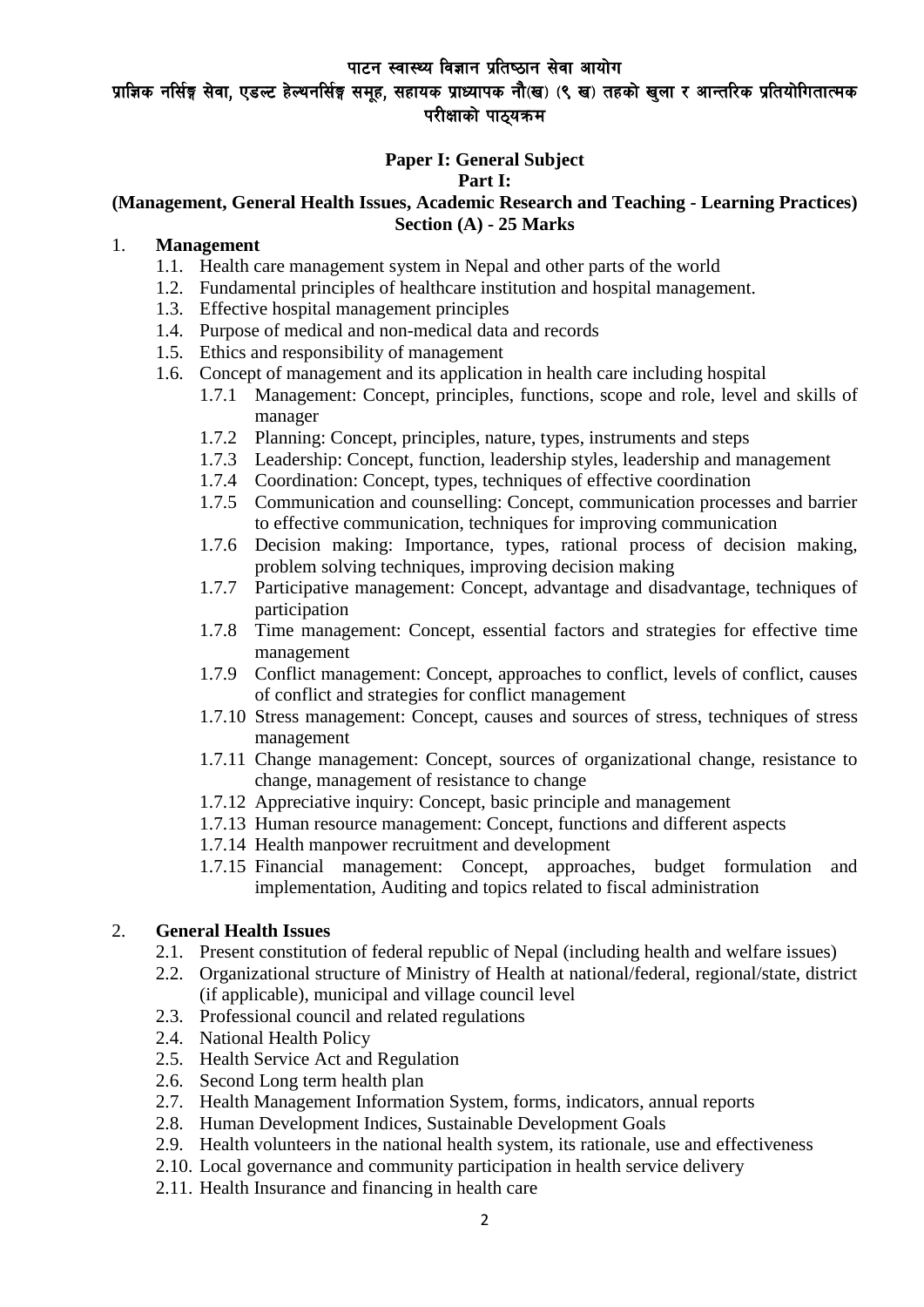## प्राज्ञिक नर्सिङ्ग सेवा, एडल्ट हेल्थनर्सिङ्ग समूह, सहायक प्राध्यापक नौ(ख) (९ ख) तहको खुला र आन्तरिक प्रतियोगितात्मक परीक्षाको पाठयक्रम

- 2.12. Alternative health care system: Ayurveda, homeopathy, Unani, Chinese etc.
- 2.13. Indigenous and traditional faith health and health practices
- 2.14. International Health Agencies: Roles and responsibilities of WHO, UNICEF, UNFPA, Inter-agency relationships, Government-agency coordination: Joint Annual Review meeting
- 2.15. Supervision, types and its usage in health sector
- 2.16. Monitoring and evaluation system in health sector
- 2.17. National Health Training Centre
- 2.18. National and International Disaster Plan, Coordination
- 2.19. Patan Academy of Health Sciences Act, Mission, Goals, Organogram
- 2.20. Scope and function of Patan Academy of Health Sciences executive bodies (senate, executive committee, academic council, faculty board, hospital management committee, subject committee), various other committees

#### **Section (B) - 25 Marks**

#### 3. **Academic Research**

- 3.1 Ethics, Bio-ethics and Professionalism
- 3.2 Human dignity and Human Right
- 3.3 Benefit and Harm
- 3.4 Autonomy and Individual responsibility
- 3.5 Consent and capacity to consent
- 3.6 Privacy and confidentiality
- 3.7 Respect for humans and personal integrity
- 3.8 Non-discrimination and non-stigmatization
- 3.9 Respect for cultural diversity and pluralism
- 3.10 National Health Research Council (NHRC) and its guidelines
- 3.11 Research process: ethical research proposal development, research principles, methods and materials, conclusion/recommendation/lesson learnt, commonly used referencing styles
- 3.12 IRB/IRC forms, types, use, importance; getting IRB/IRC clearance
- 3.13 Ethics on research methodology: sample selection, sample size calculation, ensuring reliability and validity of the instruments as well as methods proposed for health research
- 3.14 Quantitative and Qualitative studies
- 3.15 Data analysis (data visualization, descriptive statistics, inferential statistics with statistical hypotheses and appropriate tools/methods for quantitative studies; theme and code generation, thematic analysis, content analysis, grounded theory for qualitative and triangulation for mixed method studies)
- 3.16 Research ethics on vulnerable and non-vulnerable population
- 3.17 Research proposal/protocol/publication:
- 3.18 Publication ethics, plagiarism including self-plagiarism

## 4. **Teaching - Learning, Assessment and Evaluation**

- 4.1 Lancet Commission Report on Education of Health Professionals
- 4.2 Adult learning: Theories, principles, use, importance and outcomes, Adragogy vs. Pedagogy
- 4.3 Conventional teaching learning: Didactic lectures, Teacher centred approaches, use and importance
- 4.4 Surface learning, deep learning and metacognition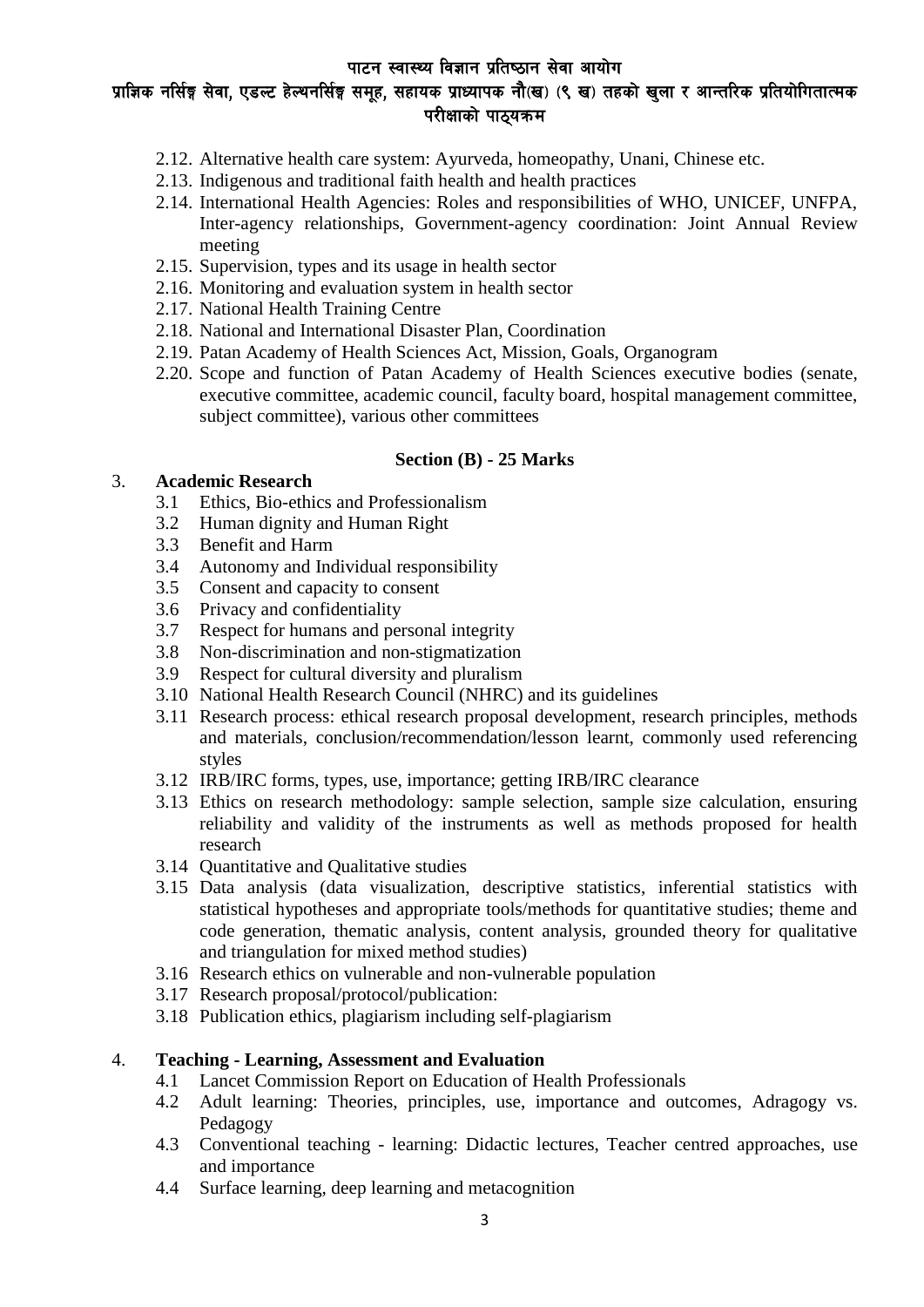प्राज्ञिक नर्सिङ्ग सेवा, एडल्ट हेल्थनर्सिङ्ग समूह, सहायक प्राध्यापक नौ(ख) (९ ख) तहको खुला र आन्तरिक प्रतियोगितात्मक परीक्षाको पाठयक्रम

- 4.5 Integrated teaching: Genesis, use, importance and outcomes
- 4.6 Problem-based learning: Genesis, use, importance and outcomes
- 4.7 SPICES model its use, importance and outcomes
- 4.8 Socialization, self-directed learning, mentoring, role model
- 4.9 Community orientation/community posting, re-orientation of medical education camp, community based learning and community engaged teaching-learning methods/models, use, importance and outcomes
- 4.10 Outcome Based Education (Competency-based Medical/Health Professions Education): Genesis, use, importance and outcomes
- 4.11 Experiential learning, Reflective practice, Feedback and feed-forward, Situated learning, Co-operative learning, Communities of practice
- 4.12 Assessment of students
	- 4.12.1 Blueprinting (Table and specification) : use, importance and outcomes
	- 4.12.2 Bloom's taxonomy of cognitive, psychomotor and affective domains, use and importance
	- 4.12.3 Diagnostic, Formative, Summative and Professional exams
- 4.13 Assessment of knowledge: Selection methods like Multiple Choice Questions, Extended Matching Items and supply methods like Short Answer Question, Problem Based Question, Long Answer Question with or without model answers and marking schemes, unstructured, semi-structured and structured viva-voce examination, advantages and limitations, use and importance, outcomes and its use in quality control
- 4.14 Assessment of performance (in-vitro): Direct observation of skills in the simulated setting, lab, ward etc. with or without checklist, Objective Structured Practical Examination, Objective Structured Clinical Examination, Standardized patients, use and importance, analysis, quality assurance, outcomes and its use in quality control
- 4.15 Assessment of performance (in-vivo): Mini-Clinical Evaluation Exercise (Mini-CEX), Direct Observation of Procedural Skills (DOPS), Case-Based Discussion (CbD), OSATS/ PBA, Multi-Source feedback (360 degree evaluation) use and importance for competency based health professions education, analysis, quality assurance, outcomes and its use in quality control
- 4.16 Assessment of observable behaviours in small groups e.g. Problem Based Learning sessions, Community Based Learning and Education sessions, Clinical clerkship rotations
- 4.17 Evaluation: Difference between assessment and evaluation, theory of change and its use in health professions education, process and outcome evaluation, qualitative, quantitative and mixed methods used in evaluation of health professions education